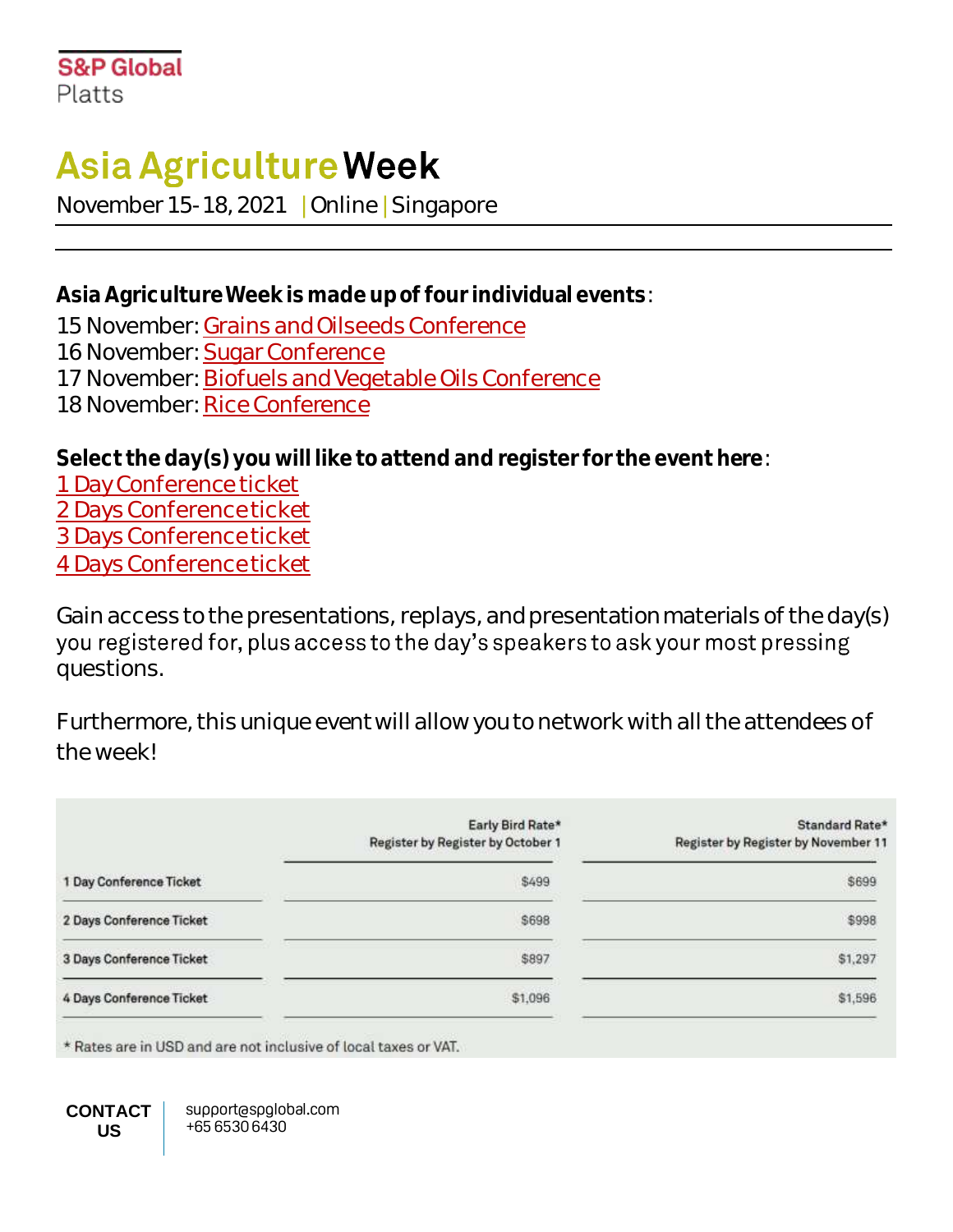# **Asia Agriculture Week**

November 15-18, 2021 | Online | Singapore

The cultivation and erosion of commodity markets



### November 15, 2021 | Grains and oilseeds

**Session 1: Grains: corn and wheat**

- **10.00 Opening address:Corn and wheat pricing overview**
- **10:20 Platts analytics: Is global supply tightness here to stay?**
- **10:40 Outlook for corn 2022: Competition of the greats: US, South America, or Black Sea**
- **11:00 A golden Australian new wheat crop?**
- **11:20 Traders panel discussion:Which wheat is set to dominate the market: Argentinian, Australian, or Black Sea?**

#### **Session 2: Dry-bulk focus**

**12:00 Dry-bulk shipping outlook and its implications on agriculture markets**

**12:30 Networking Break**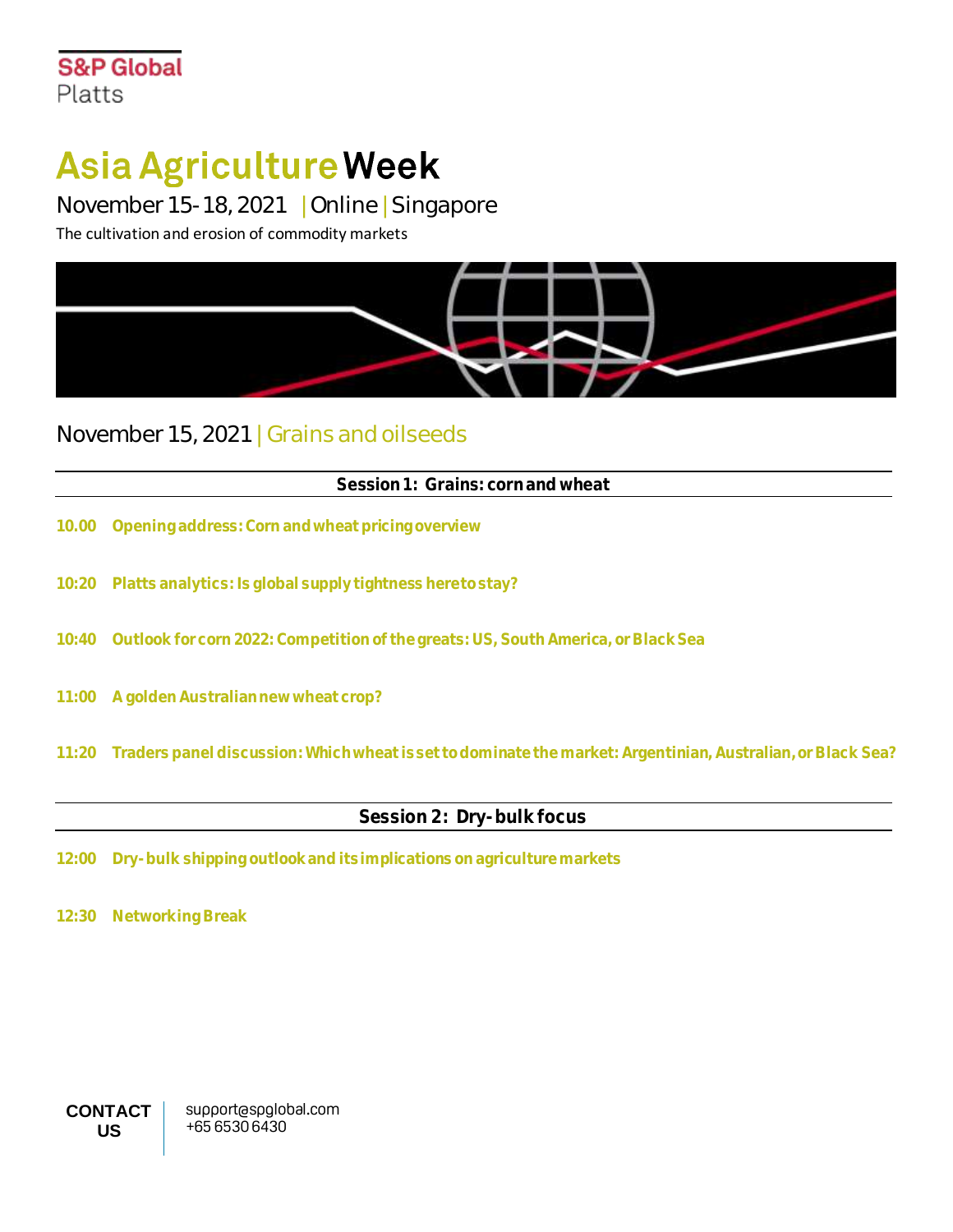#### **Session 3: Oilseeds**

#### **13:30 The soybean futures market**

- 13:40 China's hog market recovery: driving soybean imports. Will we see record highs?
- **14:05 Tug of war: US soybean feed demand versus biofuels**
- **14:30 Panel discussion: How is global soybean supply tightness affecting Asian demand centers. Will 2022see a rebalancing in the market?**
- **15:00 Conclusion of day one**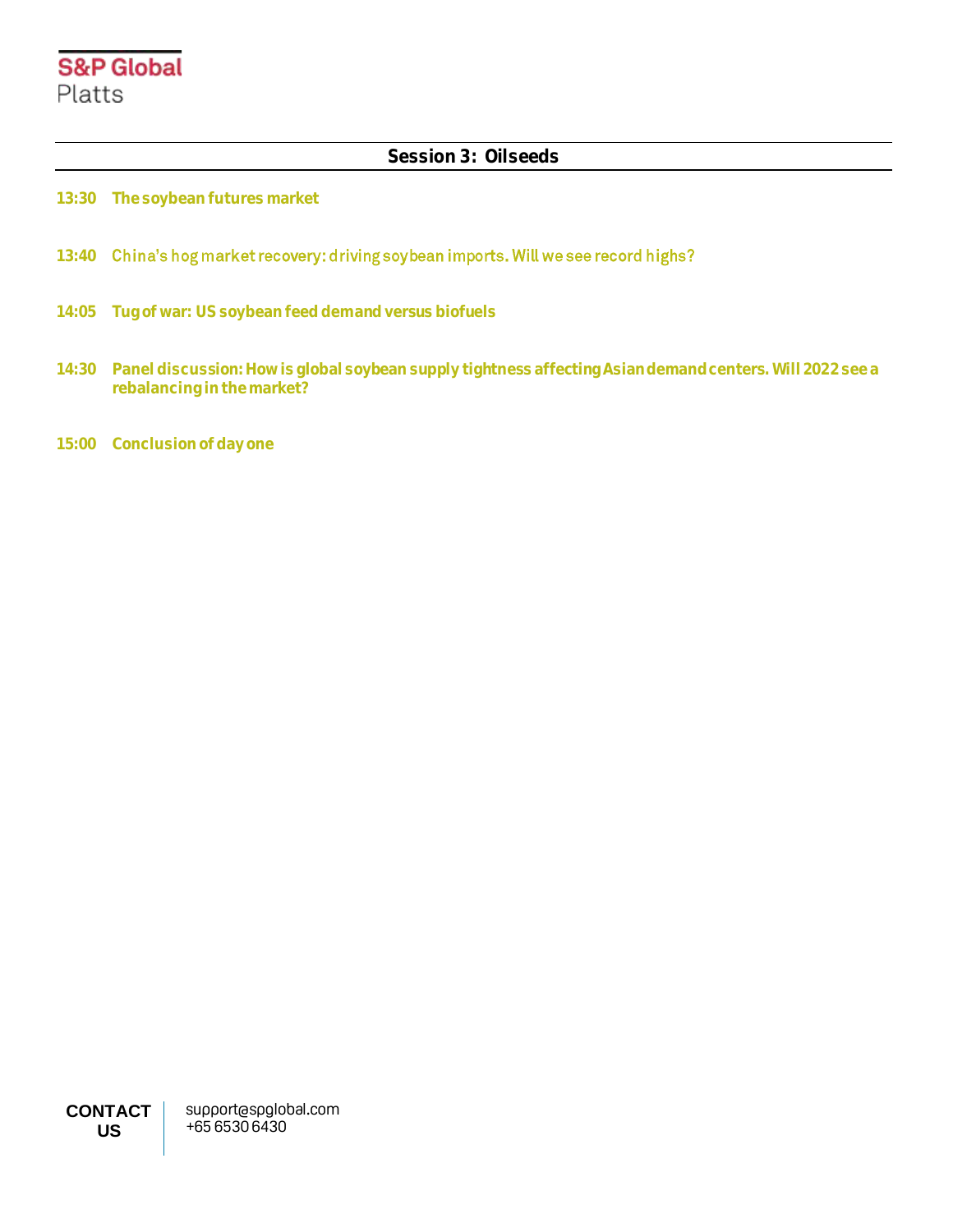## **Asia Agriculture Week**

November 15-18, 2021 | Online | Singapore

The cultivation and erosion of commodity markets



November 16, 2021 | Sugar

**Session 1: Continued volatility for sugar markets?**

- **10.00 Opening address**
- **10:10 Platts Analytics: State of the global sugar markets**
- **10:30 Thailand: Will crop yield improve for the new harvest?**
- 10:50 Has the pandemic spoiled India's sugar potential for 2022?
- **11:10 Will there be enough sugar flowing out of Brazil?**
- 11:30 Production panel discussion: Crop damage, inclement weather, and robust oil prices how sour will sugar **markets be?**
- **12:00 Networking Break**

#### **Session 2: Sugar trading in a post-pandemic world**

- **13:00 What to expect from the white premium as the Thai crop recovers?**
- **13:20 Trading panel discussion: Will a supply deficit further encourage sugar bulls?**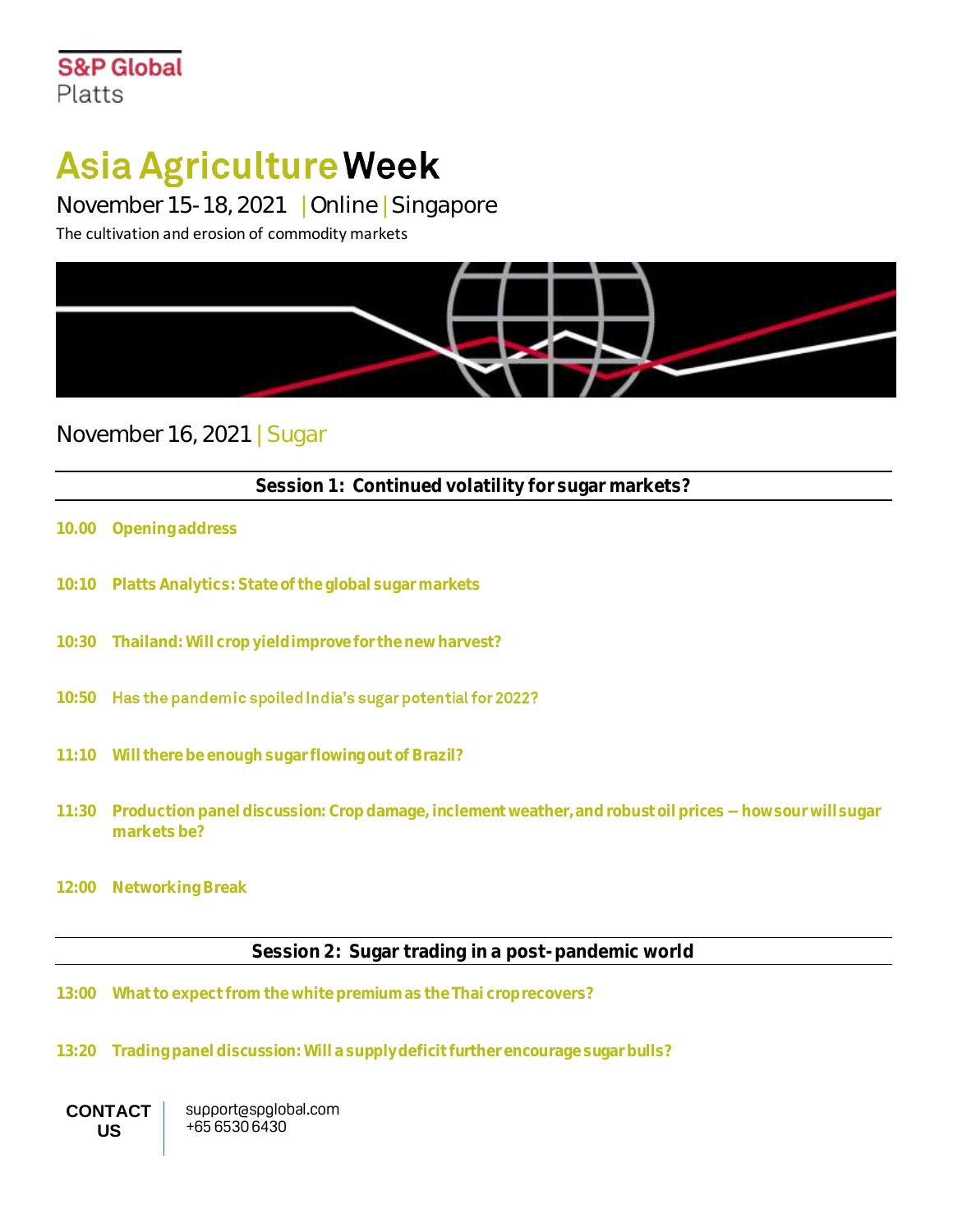#### **Session 3: Buyers beware**

- **14:00 Procuring sugar: securing supply chains**
- **14:20 How much sugar will China need?**
- 14:40 Will we see a shift in Indonesia's buying patterns?
- **15:00 Conclusion of day two**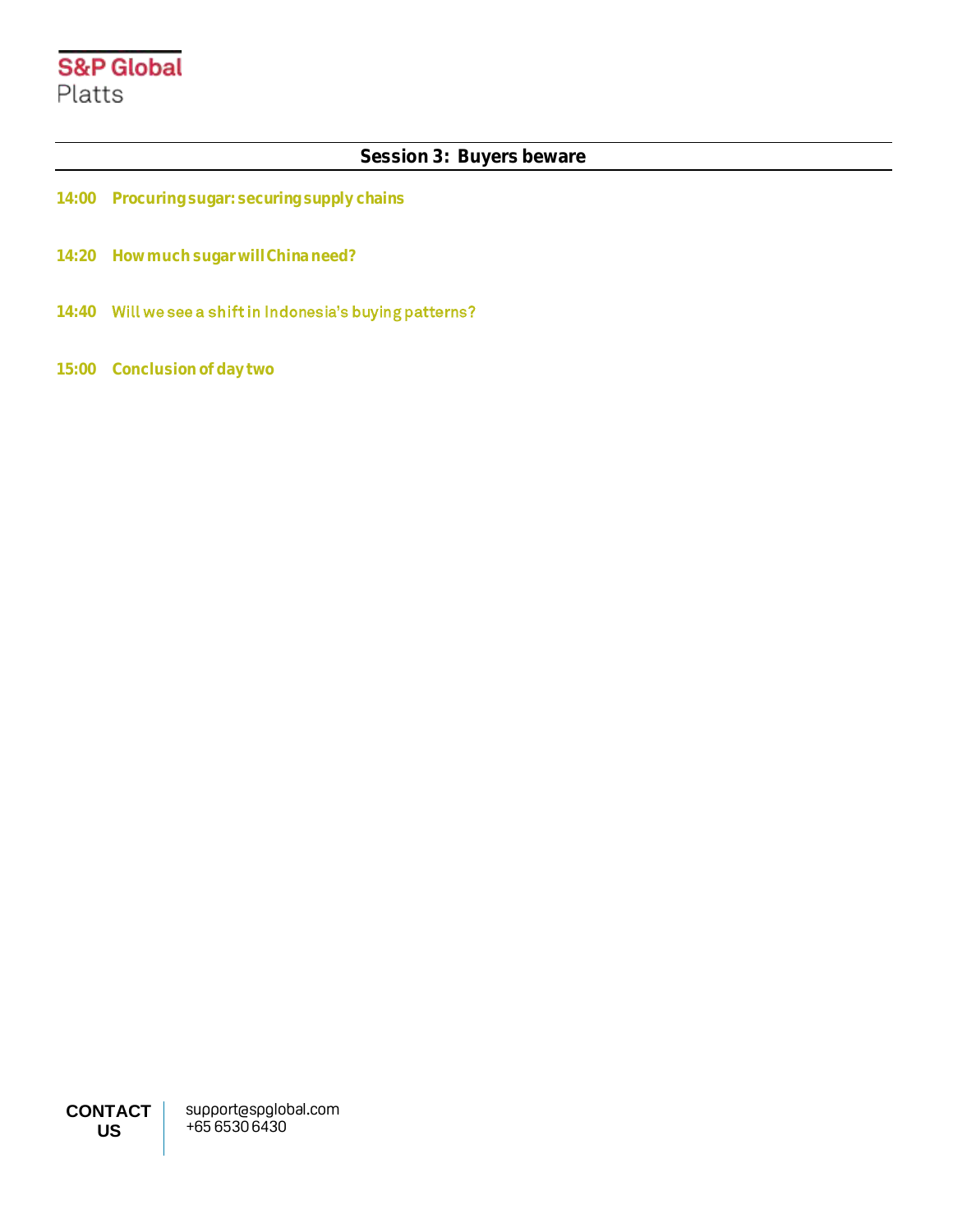# **Asia Agriculture Week**

November 15-18, 2021 | Online | Singapore

The cultivation and erosion of commodity markets



### November 17, 2021 | Biofuels and Vegetable Oils

**Session 1: Will decarbonization policy support biofuels?**

- **10.00 Opening address**
- **10:10 Platts analytics: Biofuels demand and policy support**
- **10:30 When will India reach nationwide E10 blending?**
- 10:50 Will China's ethanol blending programme have a re-birth?
- **11:10 Biodiesel outlook**
- **11:30 Panel discussion: Will Asia surf the advanced biofuels wave?**
- **12:00 Networking Break**

#### **Session 2: Renewable fuels**

- **13:00 Will SAF in Asia take-off any time soon?**
- **13:20 HVO exporting from Asia**



[support@spglobal.com](mailto:support@spglobal.com) +65 6530 6430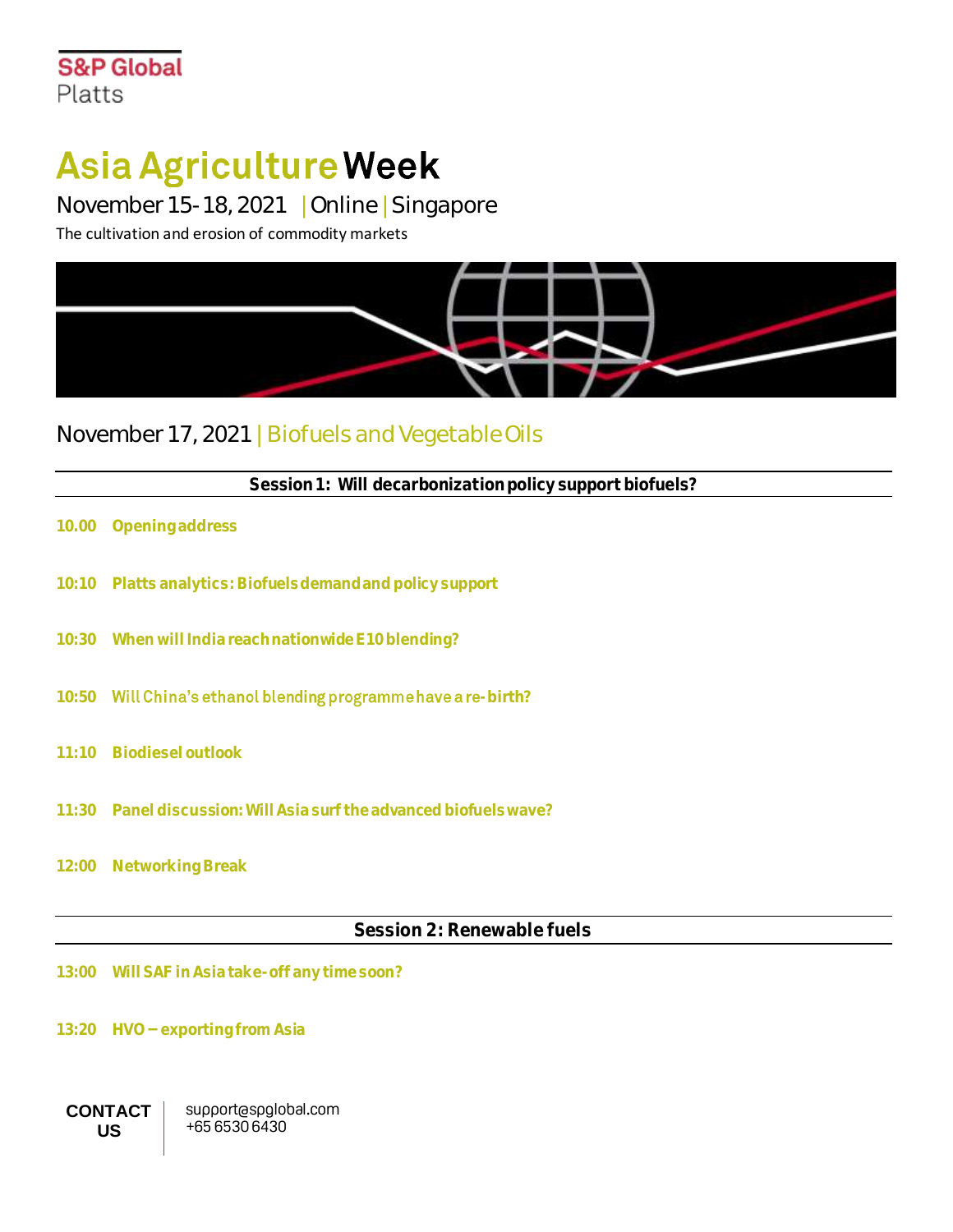### **Session 3: Vegetable oils and other feedstocks**

**13:40 Palm oil outlook**

- **14:00 Will Asia be the source of UCO and palm oil residues for the world?**
- **14:20 Edible oil in Asia: supply shortfalls and stronger-than-expected demand set to last?**
- **14:40 Fireside chat: Food versus fuels**
- **15:00 Conclusion of day three**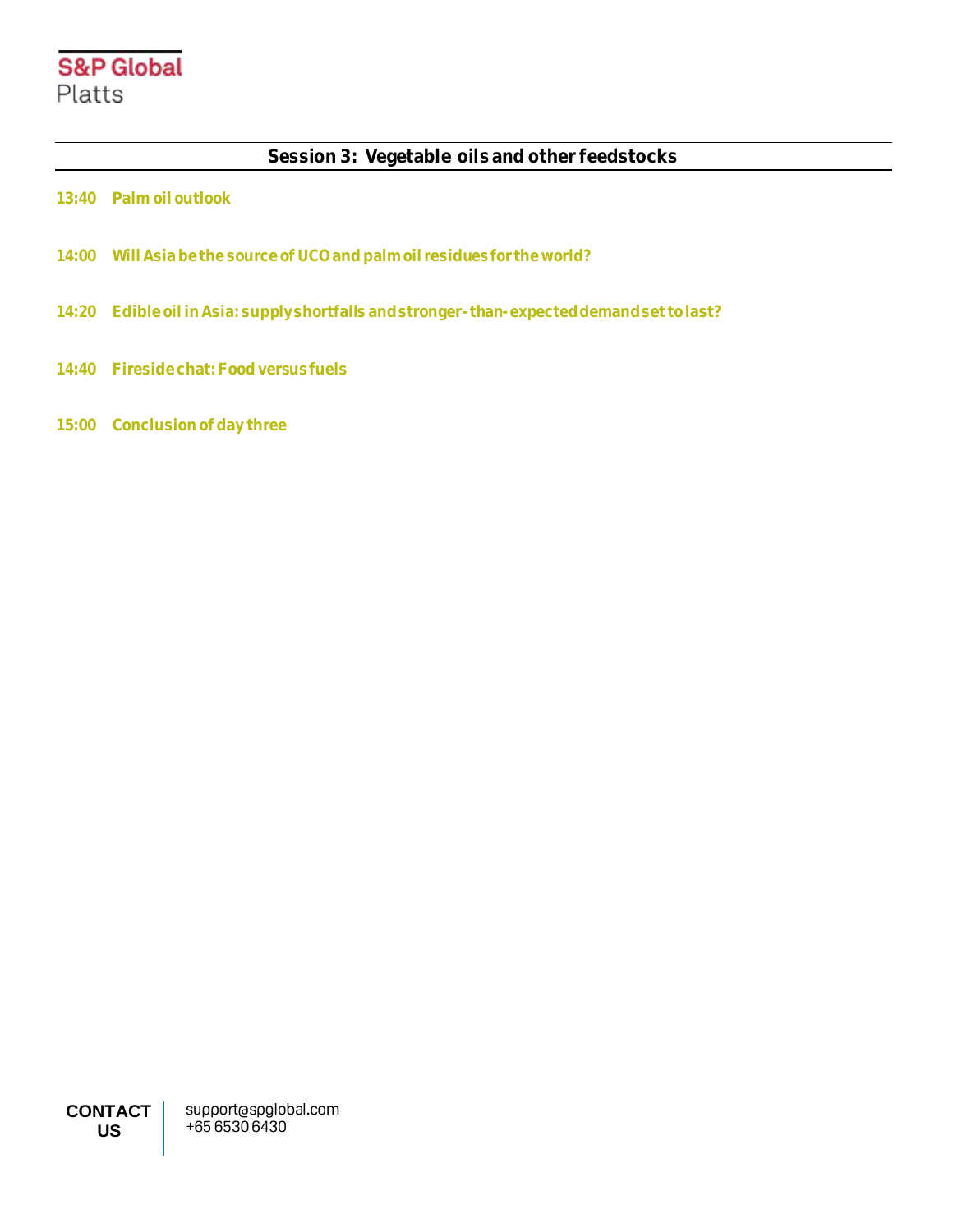## **Asia Agriculture Week**

November 15-18, 2021 | Online | Singapore

The cultivation and erosion of commodity markets



November 18, 2021 | Rice

**Session 1: Addressing the state ofrice markets**

- **10.00 Opening address**
- **10:25 How are consumption patterns affecting rice markets?**
- **10:40 Freight bottlenecks for rice markets: how can the market overcome the challenges**
- **11.05 Panel discussion:Opportunities and challenges for the future of the rice industry**

#### **Session 2: Pricing and benchmarks**

- **11:50 Fireside chat: Platts & CME discuss the 5% broken Thai rice benchmark**
- **12:15 Networking Break**